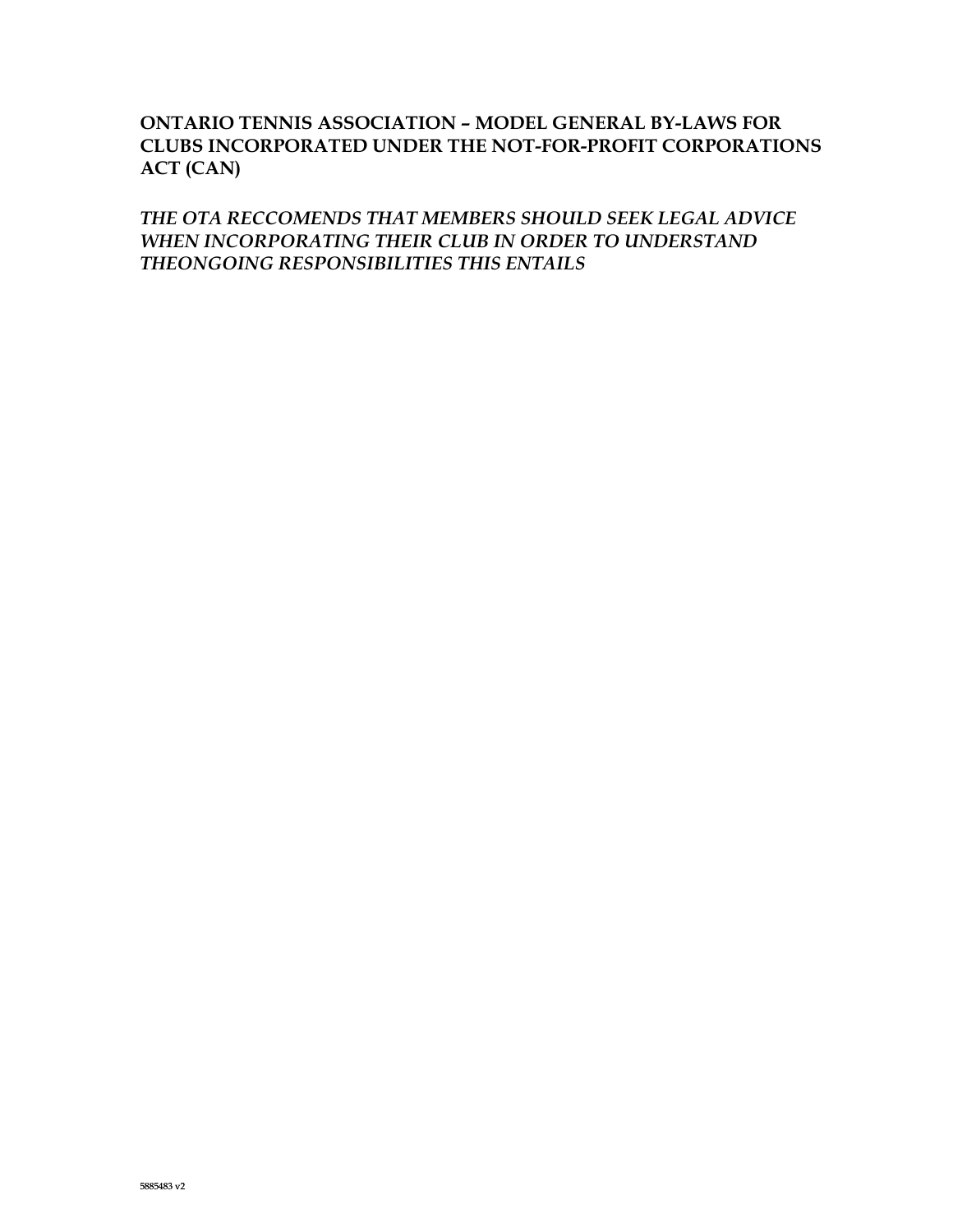# **[ Tennis Club]**

## **BY-LAW NO. 1 General**

# **ARTICLE 1 INTERPRETATION**

## **Section 1.1 Definitions.**

As used in this by-law, the following terms have the following meanings:

"**Act**" means the *Canada Not-for-Profit Corporations Act* and the regulations under the Act, all as amended, re-enacted or replaced from time to time.

"**Authorized Signatory**" has the meaning specified in [Section](#page-2-0) 2.2.

# "Corporation" or "Club" means **·** Tennis Club.

"**person**" means a natural person, partnership, limited partnership, limited liability partnership, corporation, limited liability company, unlimited liability company, joint stock company, trust, unincorporated association, joint venture or other entity or governmental or regulatory entity, and pronouns have a similarly extended meaning.

"**recorded address**" means (i) in the case of a member, the member's latest address as shown in the records of the Corporation, and (ii) in the case of a director, officer or public accountant, the person's latest address as shown in the records of the Corporation or, if applicable, the last notice filed with the Director under the Act, whichever is the most recent.

"**show of hands**" means, in connection with a meeting, a show of hands by persons present at the meeting, the functional equivalent of a show of hands by telephonic, electronic or other means of communication and any combination of such methods.

Terms used in this by-law that are defined in the Act have the meanings given to such terms in the Act.

# **Section 1.2 Interpretation.**

The division of this by-law into Articles, Sections and other subdivisions and the insertion of headings are for convenient reference only and do not affect its interpretation. Words importing the singular number include the plural and vice versa. Any reference in this by-law to gender includes all genders. In this by-law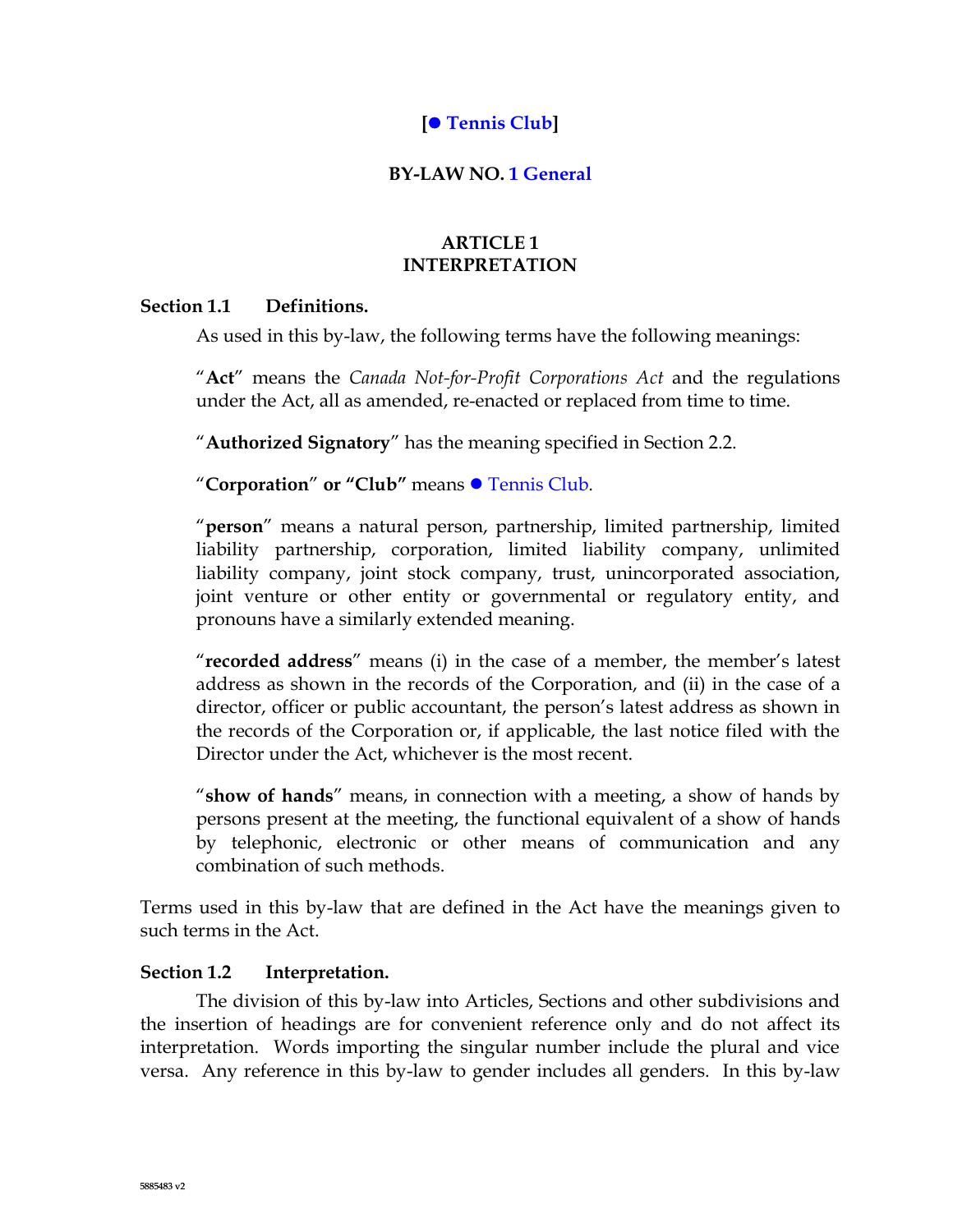the words "including", "includes" and "include" means "including (or includes or include) without limitation".

#### **Section 1.3 Subject to Act and Articles.**

This by-law is subject to, and should be read in conjunction with, the Act and the articles. If there is any conflict or inconsistency between any provision of the Act or the articles and any provision of this by-law, the provision of the Act or the articles will govern.

## **ARTICLE 2 BUSINESS OF THE CORPORATION**

## **Section 2.1 Financial Year.**

The financial year of the Corporation ends on such date of each year as the directors determine from time to time.

#### <span id="page-2-0"></span>**Section 2.2 Execution of Instruments and Voting Rights.**

*Note: The list of Authorized Signatories that is appropriate will vary from club to club. What is appropriate will depend upon the size of the club and what the practices of the club are. Permitting one officer or director to sign contracts provides the most flexibility but it also reduces the checks and balances and control that the board of directors would have. You should also consider whether there are any particular contracts, documents or instruments applicable to the corporation that need specific authorization for execution. For example, a club may want to have two officers or specified officers sign contracts that are over a certain dollar threshold.* 

Contracts, documents and instruments may be signed on behalf of the Corporation, either manually or by facsimile or by electronic means, (i) by **[any two of the directors and officers]** *OR* **[any [one] [two] of the following: a director, the chair of the board, the president, a vice-president, the corporate secretary and the treasurer]** or (ii) by any other person authorized by the directors from time to time (each Person referred to in (i) and (ii) is an "**Authorized Signatory**").

As used in this Section, the phrase "contracts, documents and instruments" means any and all kinds of contracts, documents and instruments in written or electronic form, including cheques, drafts, orders, guarantees, notes, acceptances and bills of exchange, deeds, mortgages, hypothecs, charges, conveyances, transfers, assignments, powers of attorney, agreements, proxies, releases, receipts, discharges and certificates and all other paper writings or electronic writings.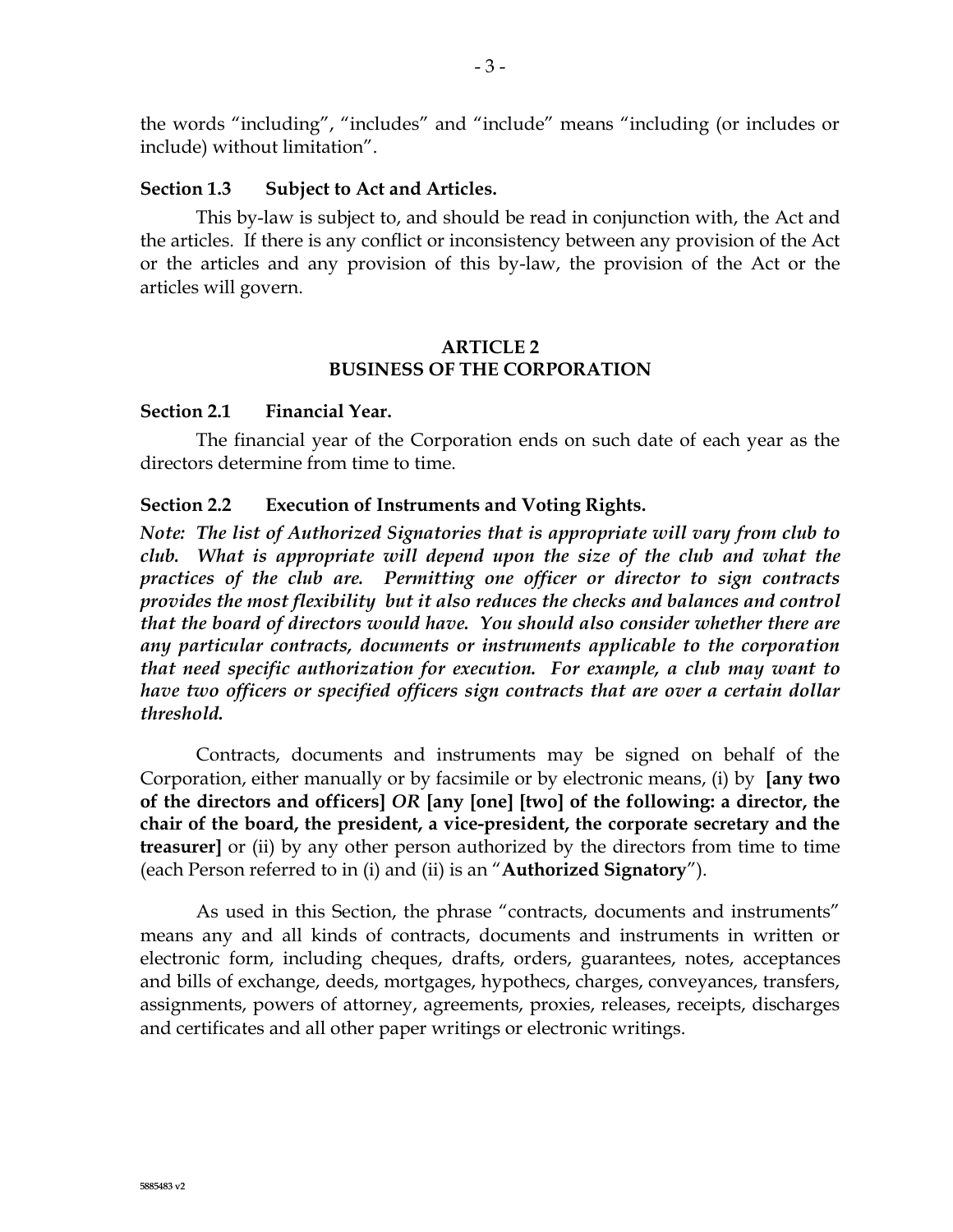### **Section 2.3 Banking Arrangements.**

The banking and borrowing business of the Corporation or any part of it may be transacted with such banks, trust companies or other firms or corporations as the directors determine from time to time. All such banking and borrowing business or any part of it may be transacted on the Corporation's behalf under the agreements, instructions and delegations, and by the one or more officers and other persons, that the directors authorize from time to time. This paragraph does not limit in any way the authority granted under [Section](#page-2-0) 2.2.

### **Section 2.4 Annual Financial Statements**

*Note: The Act requires that a copy of summary of the documents referred to in section 172(1) be sent to each member, other than a member who, in writing, declines to receive such documentation. However, the by-laws may provide that these documents are made available at the registered office of the corporation and that any member may, on request, obtain a copy free of charge at the office or by prepaid mail. Insert this section to take advantage of this procedure.*

**[The Corporation may, instead of sending to the members copies of the annual financial statements and further information respecting the financial position of the Corporation required by the Act, publish a notice to its members stating that these documents are available at the registered office of the Corporation and any member may, on request, obtain a copy free of charge at the registered office or by prepaid mail.]**

#### **ARTICLE 3 DIRECTORS**

#### **Section 3.1 Number of Directors.**

If the articles specify a minimum and a maximum number of directors, the number of directors is, at any time, the number within the minimum and maximum determined from time to time by ordinary resolution or, if an ordinary resolution empowers the directors to determine the number, by the directors. No decrease in the number of directors will shorten the term of an incumbent director. Where the number of directors has not been determined as provided in this section, the number of directors is the number of directors holding office immediately following the most recent election or appointment of directors, whether at an annual or special meeting of the members, or by the directors pursuant to the Act.

#### **Section 3.2 Qualification.**

*Note: Under the Act, a director is not required to be a member of the Corporation unless the by-laws otherwise provide.*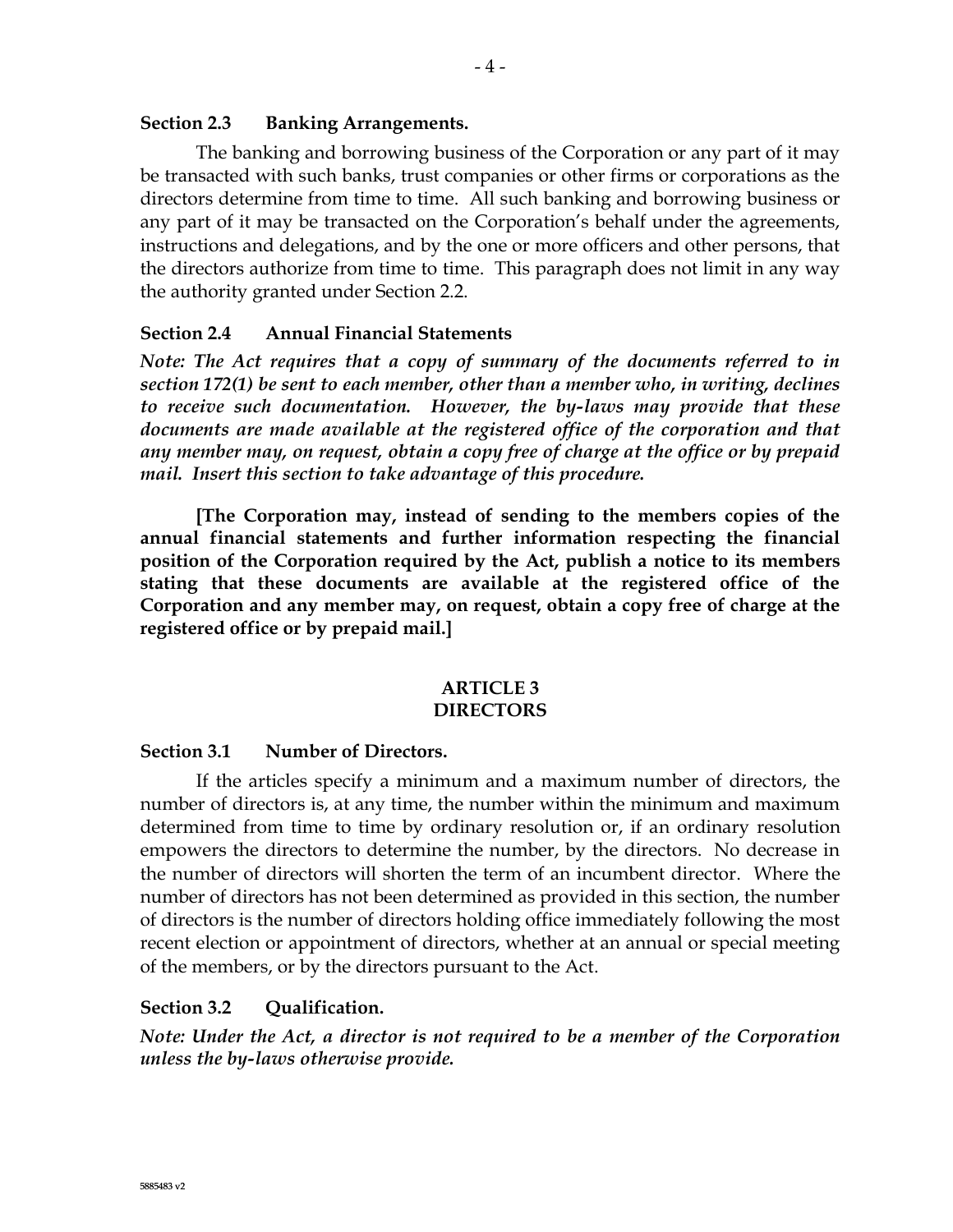No person shall be elected as a director of the Corporation unless such person is an Adult voting member of the Club

#### <span id="page-4-0"></span>**Section 3.3 Term of Office of Directors**

*Note: It is not necessary for the by-laws to provide for specific terms of office, although you may wish to do so. Directors may be elected to hold office for a term expiring within 4 years, a director not elected for an expressly stated term ceases to hold office at the close of the first annual meeting of members following the director's election and it is not necessary that all directors elected at a meeting of members hold office for the same term.*

#### *Option 1 (Fixed term)*

The directors shall be elected to hold office for a term expiring not later than the close of the **[next – second – third – fourth]** annual meeting of members following the election.

## *Option 2 (Staggered terms) [RECCOMENDED IF YOU HAVE TERMS OF MORE THAN ONE YEAR]*

At the first election of directors following the approval of this by-law, **[onethird (1/3)]** of the directors shall be elected for a three-year term, **[one-third (1/3)]** of the directors shall be elected for a two-year term and **[one-third (1/3)]** of the directors shall be elected for a one-year term. Thereafter, except where an election is held to fill the unexpired portion of a term, newly elected directors shall be elected for **[three-year (3)]** terms.

### **Section 3.4 Members Filling Vacancy**

*Note: The Act permits a quorum of directors to fill a casual vacancy among the directors unless the by-laws reserve this right to the members. [ RESTRICTING THE ABILITY TO FILL VACANCIES IS NOT RECCOMENDED]*

**[Any vacancy among the directors of the Corporation shall only be filled by a vote of the members, or by a vote of the members of any class or group having an exclusive right to elect one or more directors if the vacancy occurs among the directors elected by that class or group.]**

#### **Section 3.5 Place of Meetings.**

Meetings of directors may be held at any place in **[or outside of] [ TOWN/CITY], [Ontario]** Canada.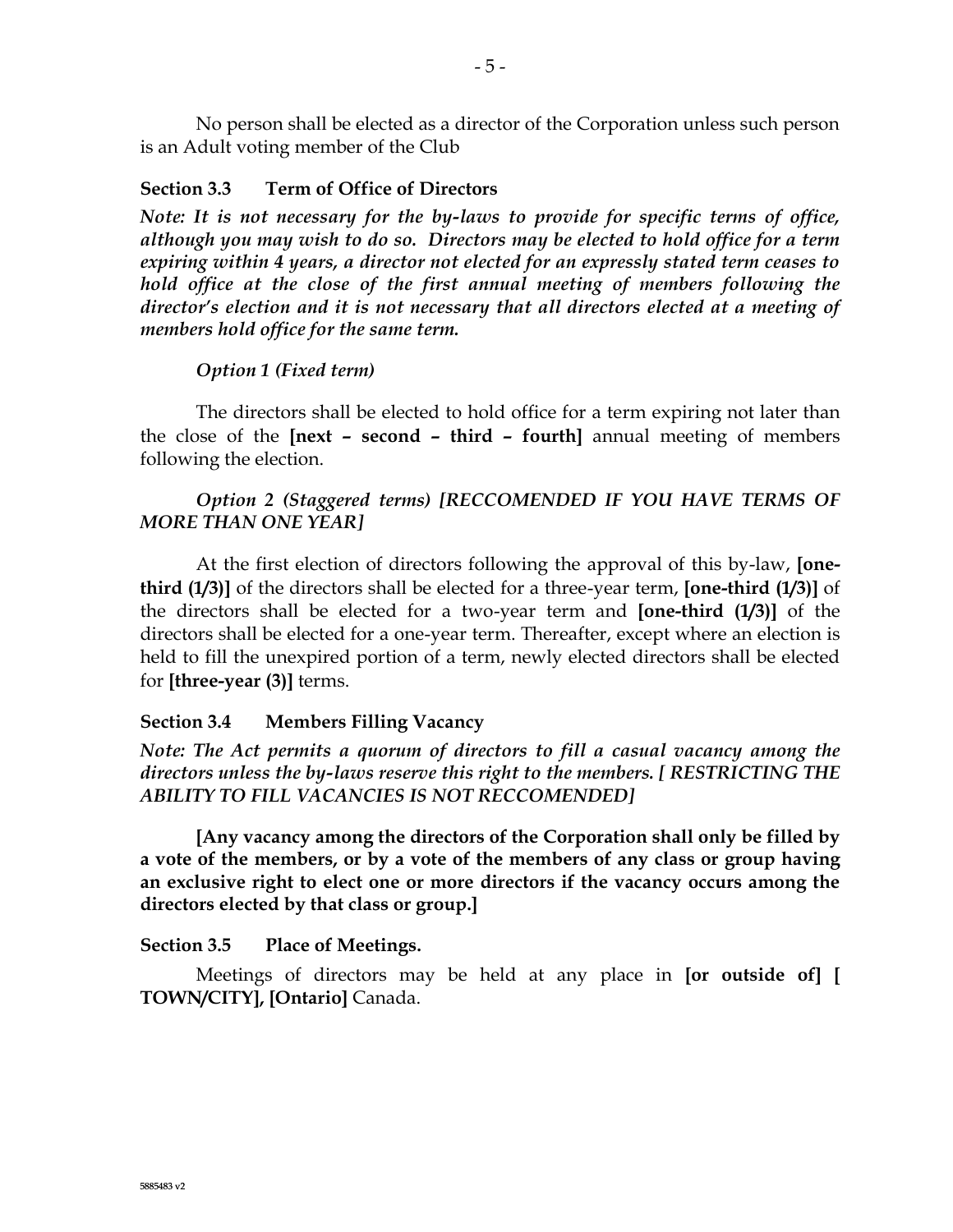## **Section 3.6 Calling of Meetings.**

The chair of the board, the president, the secretary or any **two** or more other directors may call a meeting of the directors at any time. Meetings of directors will be held at the time and place as the person(s) calling the meeting determine.

## **Section 3.7 Regular Meetings.**

The directors may establish regular meetings of directors. Any resolution establishing such meetings will specify the dates, times and places of the regular meetings and will be sent to each director.

## **Section 3.8 Notice of Meeting.**

Subject to this section, notice of the time and place of each meeting of directors will be given to each director not less than **[48]** hours before the time of the meeting. No notice of meeting is required for any regularly scheduled meeting except where the Act requires the notice to specify the purpose of, or the business to be transacted at, the meeting. Provided a quorum of directors is present, a meeting of directors may be held, without notice, immediately following the annual meeting of members.

The accidental omission to give notice of any meeting of directors to, or the non-receipt of any notice by, any person, or any error in any notice not affecting the substance of the notice, does not invalidate any resolution passed or any action taken at the meeting.

# **Section 3.9 Waiver of Notice.**

A director may waive notice of a meeting of directors, any irregularity in a notice of meeting of directors or any irregularity in a meeting of directors. Such waiver may be given in any manner and may be given at any time either before or after the meeting to which the waiver relates. Waiver of any notice of a meeting of directors cures any irregularity in the notice, any default in the giving of the notice and any default in the timeliness of the notice.

# **Section 3.10 Quorum.**

A majority of the number of directors in office or such greater or lesser number as the directors may determine from time to time, constitutes a quorum at any meeting of directors. Notwithstanding any vacancy among the directors, a quorum of directors may exercise all the powers of the directors.

# **Section 3.11 Meeting by Telephonic, Electronic or Other Communication Facility.**

If all the directors of the Corporation present at or participating in a meeting of directors consent, a director may participate in such meeting by means of a telephonic, electronic or other communication facility. A director participating in a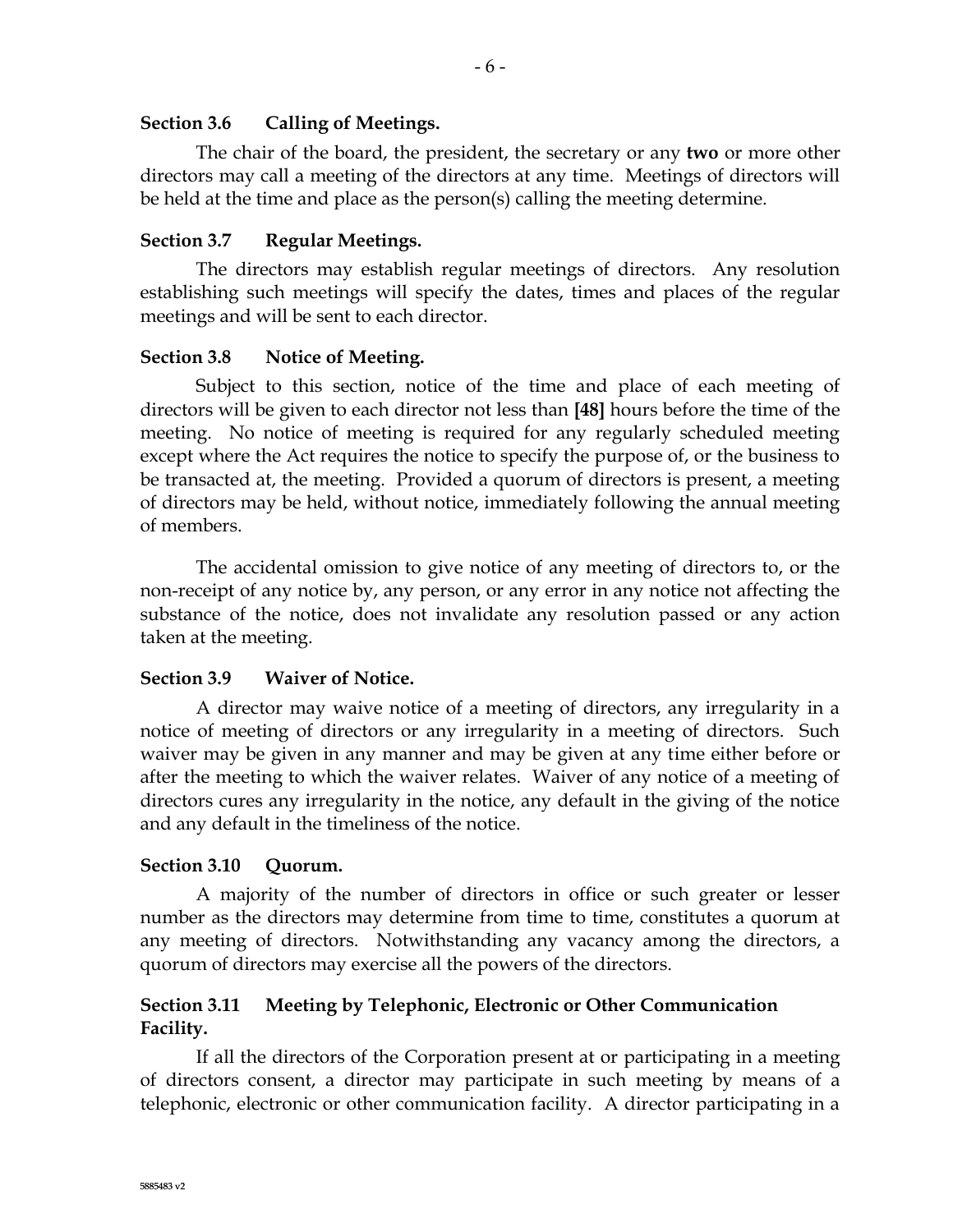meeting by such means is deemed to be present at the meeting. Any consent is effective whether given before or after the meeting to which it relates and may be given with respect to all meetings of the directors.

## <span id="page-6-1"></span>**Section 3.12 Chair.**

The chair of any meeting of directors is the first mentioned of the following officers that is a director and is present at the meeting:

- (a) the chair of the board; or
- (b) the president.

If no such person is present at the meeting, the directors present shall choose one of their number to chair the meeting.

# <span id="page-6-2"></span>**Section 3.13 Secretary.**

The corporate secretary, if any, will act as secretary at meetings of directors. If a corporate secretary has not been appointed or the corporate secretary is absent, the chair of the meeting will appoint a person, who need not be a director, to act as secretary of the meeting.

## <span id="page-6-0"></span>**Section 3.14 Votes to Govern.**

At all meetings of directors, every question shall be decided by a majority of the votes cast. In case of an equality of votes, the chair of the meeting is not entitled to a second or casting vote.

# **Section 3.15 No Remuneration, Expenses.**

Directors are not entitled to remuneration for their services as such but shall be entitled to be reimbursed for reasonable travelling and other out-of-pocket expenses properly incurred by them in attending directors meetings, committee meetings and members meetings and in the performance of other duties of directors of the Corporation. .

A director may be employed by or provide services to the Corporation otherwise than as a director. Such a director may receive remuneration for such employment or services.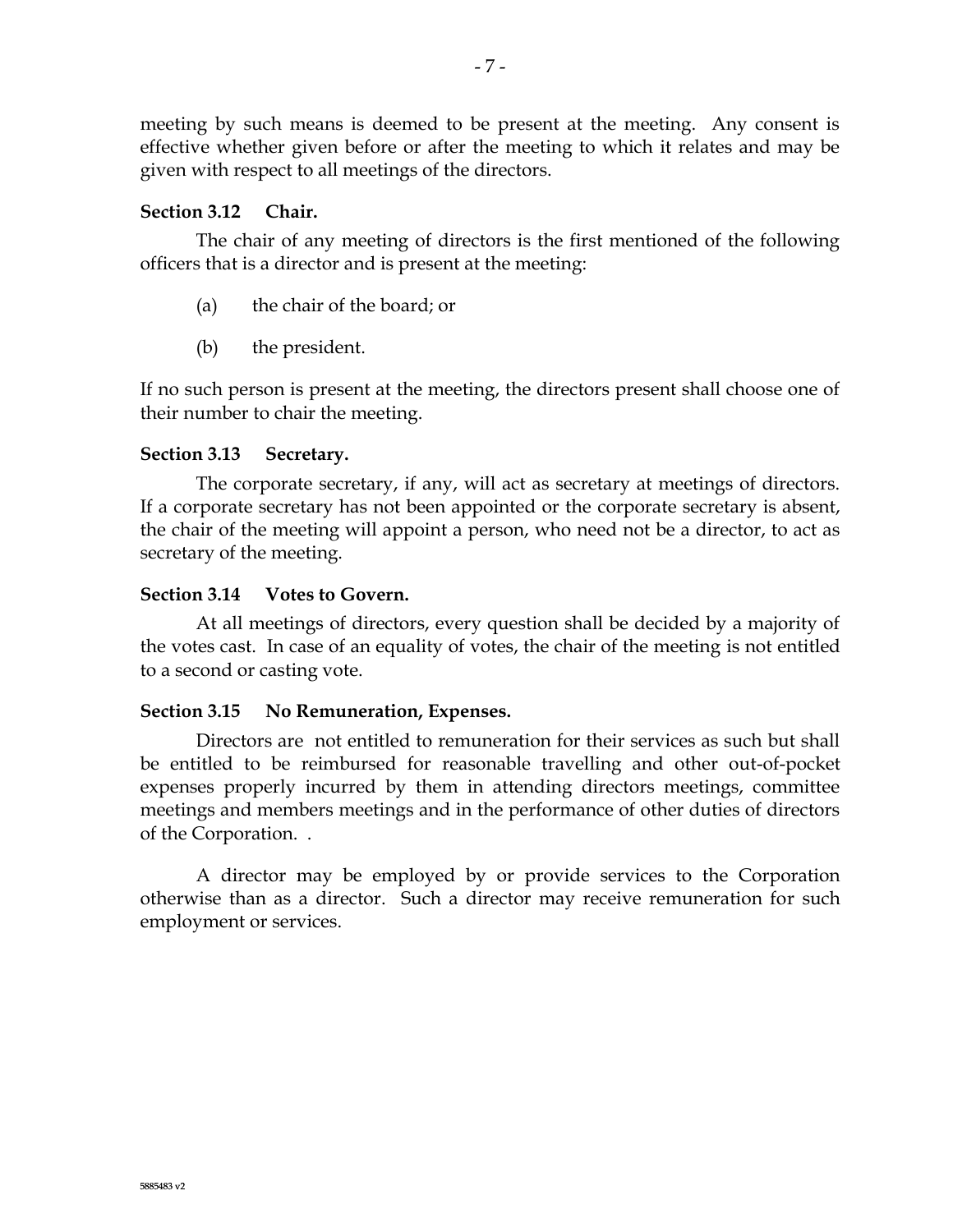#### **ARTICLE 4 COMMITTEES**

#### **Section 4.1 Committees of Directors.**

The directors may appoint from their number one or more committees and delegate to such committees any of the powers of the directors except those powers that, under the Act, a committee of directors has no authority to exercise.

#### **Section 4.2 Proceedings.**

Meetings of committees of directors may be held at any place at which meetings of directors may be held as provided in Section 3.15. At all meetings of committees, every question shall be decided by a majority of the votes cast on the question. Unless otherwise determined by the directors, each committee of directors may make, amend or repeal rules and procedures to regulate its meetings including: (i) fixing its quorum, provided that quorum may not be less than a majority of its members; (ii) procedures for calling meetings; (iii) requirements for providing notice of meetings; (iv) selecting a chair for a meeting; and (v) determining whether the chair will have a deciding vote in the event there is an equality of votes cast on a question.

Subject to a committee of directors establishing rules and procedures to regulate its meetings, [Section](#page-4-0) 3.3 to [Section](#page-6-0) 3.14 inclusive apply to committees of directors, with such changes as are necessary.

#### **ARTICLE 5 OFFICERS**

#### **Section 5.1 Appointment of Officers.**

The directors may appoint such officers of the Corporation as they deem appropriate from time to time. The officers may include any of a chair of the board, a president, a chief executive officer, one or more vice-presidents, a chief financial officer, a corporate secretary and a treasurer and one or more assistants to any of the appointed officers.No person may be the chair of the board unless that person is a director

#### **Section 5.2 Powers and Duties.**

Unless the directors determine otherwise, an officer has all powers and authority that are incident to his or her office. An officer will have such other powers, authority, functions and duties that are prescribed or delegated, from time to time, by the directors . The directors may, from time to time, vary, add to or limit the powers and duties of any officer. . *[Note: the following are the minimum recommended officers of a Club in normal circumstances]*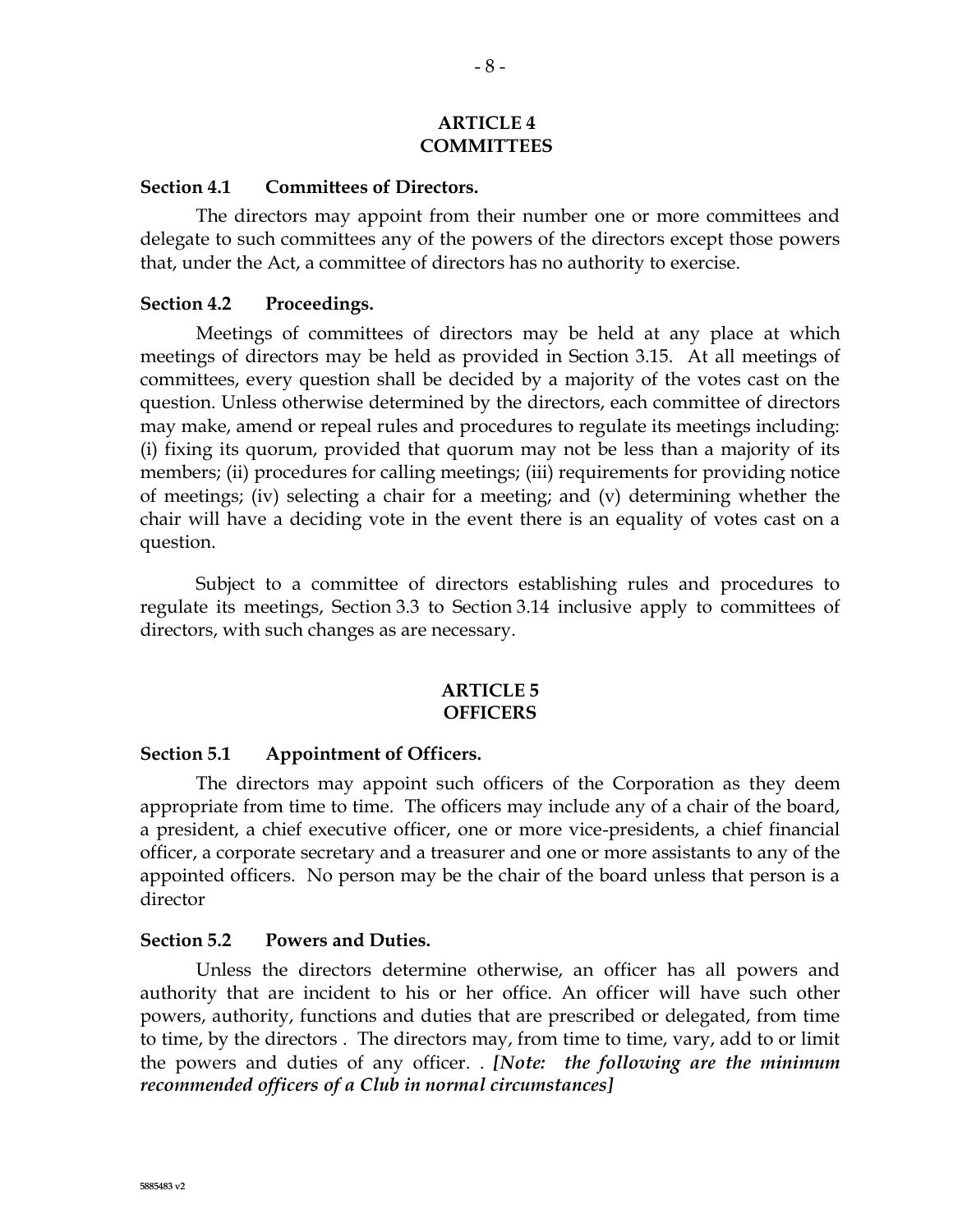### **Section 5.3 Chair of the Board.**

If appointed, the chair of the board will preside at directors meetings and members meetings in accordance with [Section](#page-6-1) 3.12 and [Section](#page-16-0) 8.9, respectively. The chair of the board will have such other powers and duties as the directors determine.

## **Section 5.4 President.**

If appointed, the president of the Corporation will be the chief executive officer of the Corporation and have general powers and duties of supervision of the business and affairs of the Corporation. The president will have such other powers and duties as the directors determine. Subject to [Section](#page-6-2) 3.13 and [Section](#page-16-0) 8.9, during the absence or disability of the corporate secretary or the treasurer, or if no corporate secretary or treasurer has been appointed, the president will also have the powers and duties of the office of corporate secretary and treasurer, as the case may be.

## **Section 5.5 Corporate Secretary.**

If appointed, the corporate secretary will have the following powers and duties: (i) the corporate secretary will give or cause to be given, as and when instructed, notices required to be given to members, directors, officers, public accountants and members of committees of directors; (ii) the corporate secretary may attend at and be the secretary of meetings of directors, members, and committees of directors and will have the minutes of all proceedings at such meetings entered in the books and records kept for that purpose; and (iii) the corporate secretary will be the custodian of any corporate seal of the Corporation and the books, papers, records, documents, and instruments belonging to the Corporation, except when another officer or agent has been appointed for that purpose. The corporate secretary will have such other powers and duties as the directors or the president of the Corporation determine.

### **Section 5.6 Treasurer.**

If appointed, the treasurer of the Corporation will have the following powers and duties: (i) the treasurer will ensure that the Corporation prepares and maintains adequate accounting records in compliance with the Act; (ii) the treasurer will also be responsible for the deposit of money, the safekeeping of securities and the disbursement of the funds of the Corporation; and (iii) at the request of the directors, the treasurer will render an account of the Corporation's financial transactions and of the financial position of the Corporation. The treasurer will have such other powers and duties as the directors or the president of the Corporation determine.

### **Section 5.7 Removal of Officers.**

The directors may remove an officer from office at any time, with or without cause. Such removal is without prejudice to the officer's rights under any employment contract with the Corporation.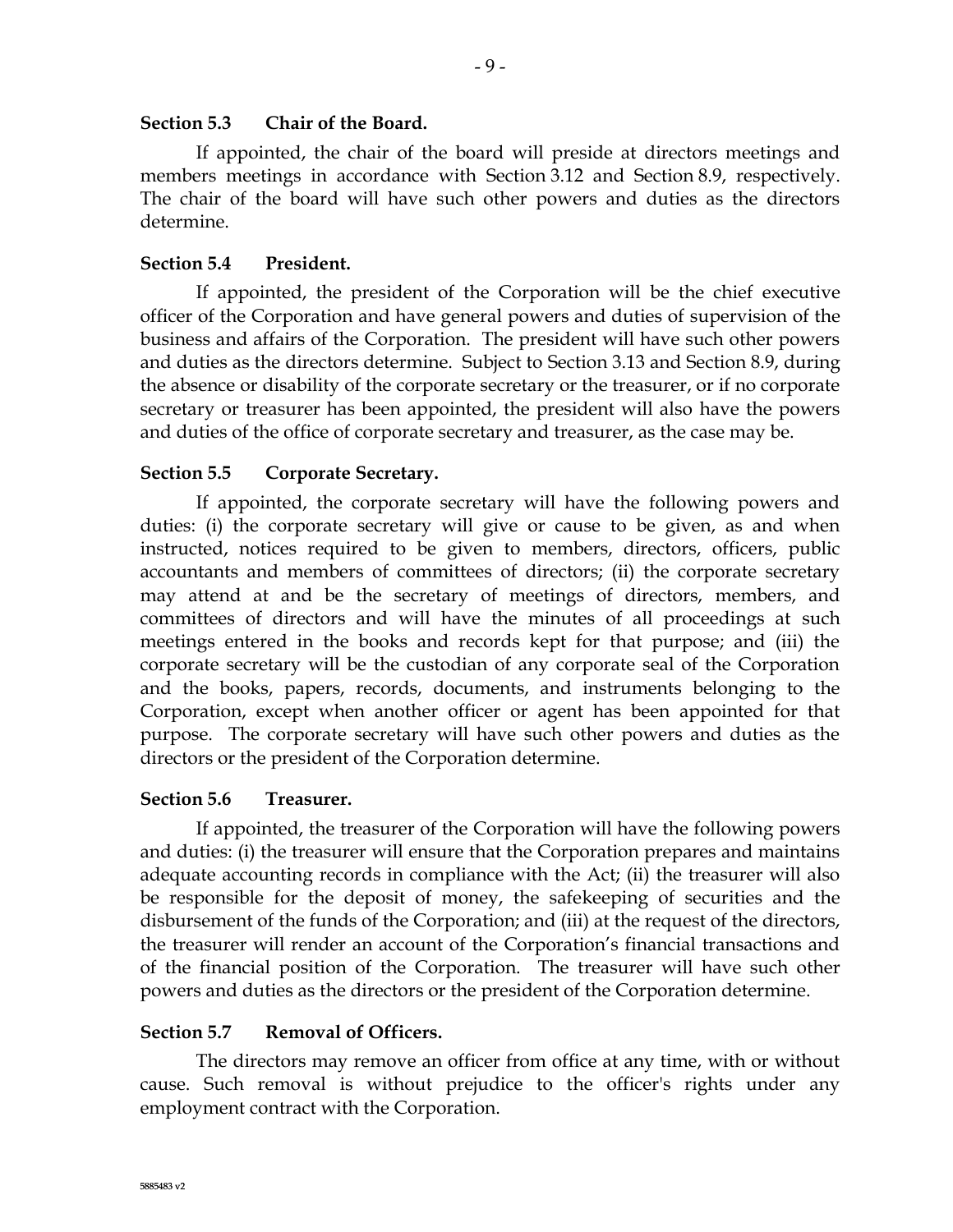# **ARTICLE 6 PROTECTION OF DIRECTORS, OFFICERS AND OTHERS**

## **Section 6.1 Limitation of Liability.**

Subject to the Act and other applicable law, no director or officer is liable for: (i) the acts, omissions, receipts, failures, neglects or defaults of any other director, officer or employee; (ii) joining in any receipt or other act for conformity; (iii) any loss, damage or expense happening to the Corporation through the insufficiency or deficiency of title to any property acquired for or on behalf of the Corporation; (iv) the insufficiency or deficiency of any security in or upon which any of the monies of the Corporation shall be invested; (v) any loss or damage arising from the bankruptcy, insolvency or tortious acts of any person with whom any of the monies, securities or effects of the Corporation shall be deposited; or (vi) any loss occasioned by any error of judgment or oversight on his part, or for any other loss, damage or misfortune whatever which shall happen in the execution of the duties of his office or in relation to his office.

## <span id="page-9-0"></span>**Section 6.2 Indemnity.**

The Corporation will indemnify to the fullest extent permitted by the Act (i) any director or officer of the Corporation, (ii) any former director or officer of the Corporation, (iii) any individual who acts or acted at the Corporation's request as a director or officer, or in a similar capacity, of another entity**,** and (iv) their respective heirs and legal representatives**.** <sup>1</sup> The Corporation is authorized to execute agreements in favour of any of the foregoing persons evidencing the terms of the indemnity. Nothing in this by-law limits the right of any person entitled to indemnity to claim indemnity apart from the provisions of this by-law.

### **Section 6.3 Insurance.**

The Corporation may purchase and maintain insurance for the benefit of any person referred to in [Section](#page-9-0) 6.2 against such liabilities and in such amounts as the directors may determine and as are permitted by the Act.

### **ARTICLE 7 MEMBERS**

# <span id="page-9-1"></span>**Section 7.1 Membership Conditions.**

*Note: The articles set out the classes or groups of members that the Corporation is authorized to establish. The by-laws set out the conditions required for being a member of the corporation.*

 $\overline{a}$ 

1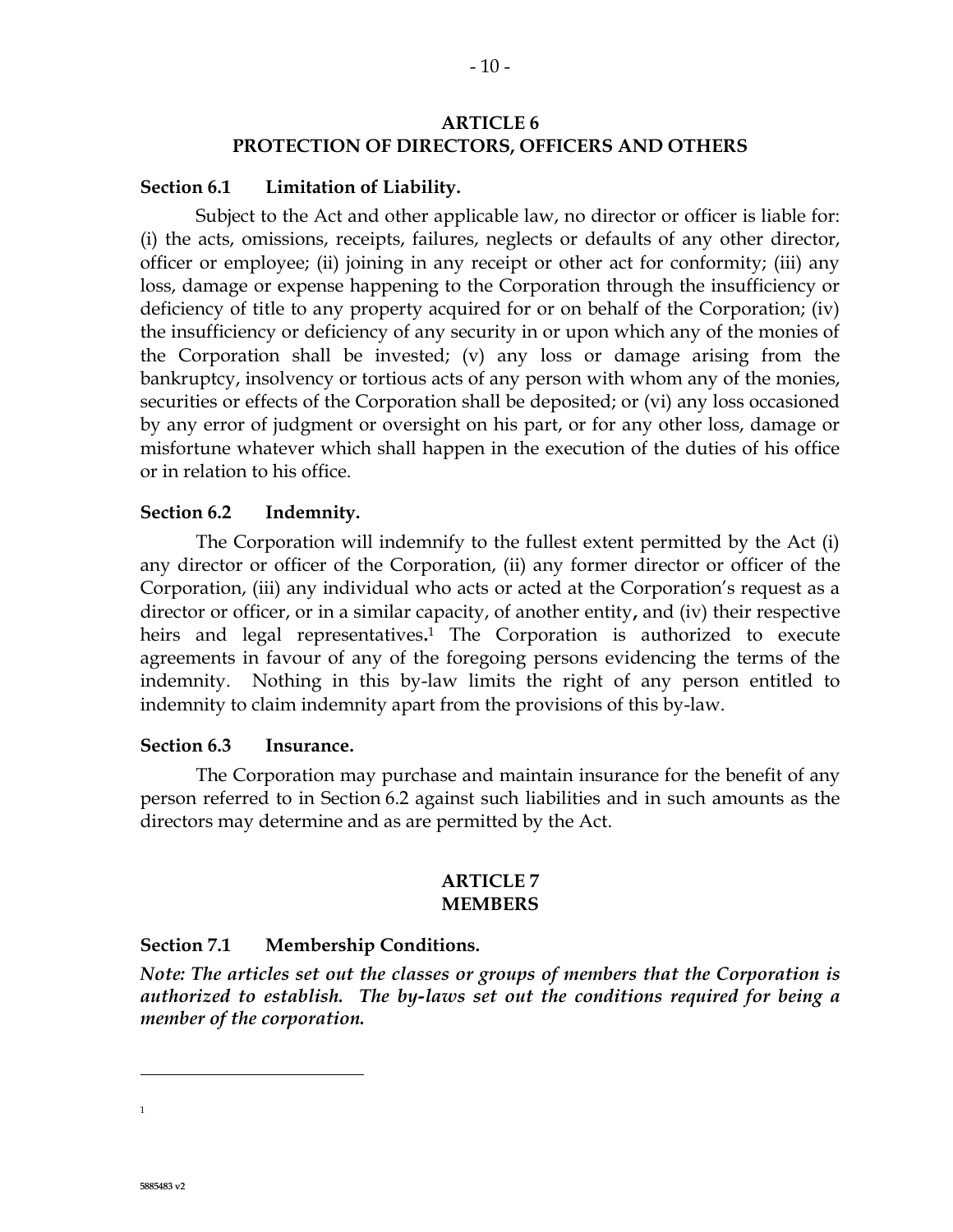Subject to the articles, there shall be two classes of members in the Corporation, namely, Adult voting members, being individual members aged 18 or older and Junior non-voting members, being individual members under age 18. All memberships shall be non-transferable.

Membership shall be open to all individuals on an annual basis upon payment of the fee and submission of a completed application form on such terms as shall be established by the board of directors from time to time. Within the classes of members, the board of directors may by resolution establish sub-categories with different conditions of or fees for membership such as, by way of example only, for student members and seniors and to provide for family memberships.

. The board of directors may set limits upon the total number of members of the Club in any class or category and may decline applications for membership from new or existing members which would exceed such limits or otherwise in its sole discretion provided that no application for membership shall be declined solely on the basis of gender, race, creed, sexual orientation or other prohibited basis of discrimination..

The membership year for the Club shall be from **[ January 1 to December 31]** in each year or such other period as the board of directors may by resolution establish.

The following conditions of membership shall apply:

(a) Adult Voting Members

(i) Adult voting membership shall be available only to individuals aged 18 or over who have submitted a completed application, paid the fee and met such other conditions as are established by the board of directors from time to time.

(ii) The term of membership shall be annual, subject to renewal in accordance with the policies of the Club.

(iii) As set out in the articles, each Adult voting member is entitled to receive notice of, attend and vote at all meetings of members and each such Adult voting member shall be entitled to one (1) vote at such meetings.

(b) Junior Members

(i) Junior non-voting membership shall be available only to individuals under the age of 18 who have submitted a completed application, paid the fee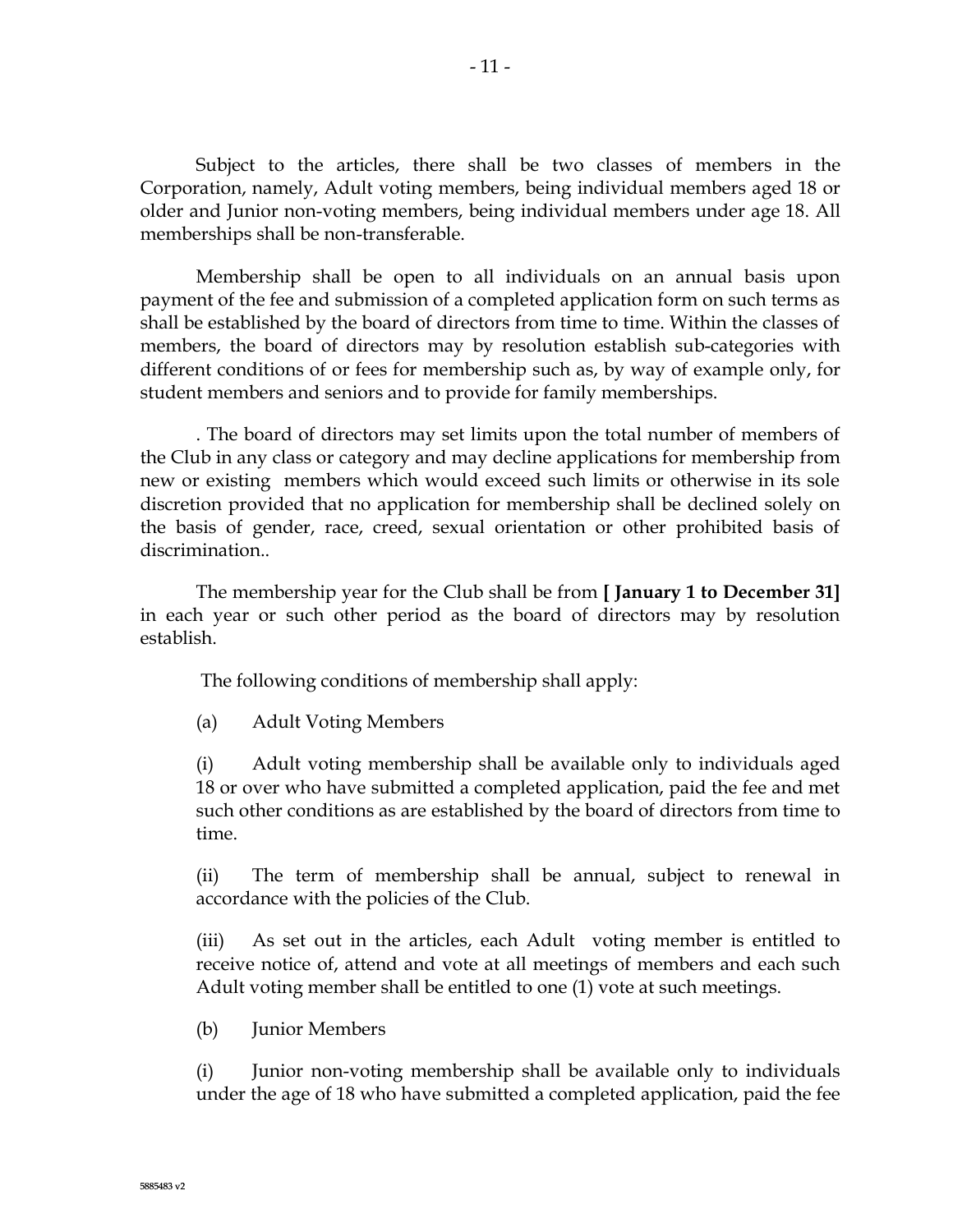and met such other conditions as are established by the board of directors from time to time.

(ii) The term of membership of a Junior non-voting member shall be annual, subject to renewal in accordance with the policies of the Club.

(iii) Subject to the Act and the articles, a Junior non-voting member shall not be entitled to receive notice of, attend or vote at meetings of the members of the Corporation.

# **Section 7.2 Membership Fees in Default**

Any Member in default of payment of membership fees shall be notified in writing of the membership fees at any time payable by them and, if any are not paid within 30 days the member in default shall automatically cease to be a member of the Corporation.

# **Section 7.3 Lien for Indebtedness.**

If the articles provide that the Corporation has a lien on memberships registered in the name of a member or the member's personal representative for a debt of that member to the Corporation, such lien may be enforced, subject to applicable law.

# **Section 7.4 Discipline of Members**

*Note: The Act permits the articles or by-laws to empower the members, directors or any committee thereof to discipline a member or terminate their membership. Include this paragraph to give this power to the board.*

**[The board shall have authority to suspend or expel any member from the Club for any one or more of the following grounds:**

**(a) violating any provision of the articles, by-laws, or written policies of the Club;** 

**(b) carrying out any conduct which may be detrimental to the Club as determined by the board in its sole discretion;**

**(c) for any other reason that the board in its sole and absolute discretion considers to be reasonable, having regard to the purpose of the Corporation.**

**In the event that the board determines that a member should be expelled or suspended from membership, the president, or such other officer as may be designated by the board, shall provide twenty (20) days notice of suspension or expulsion to the member and shall provide reasons for the proposed suspension or expulsion. The member may make written submissions to the president, or**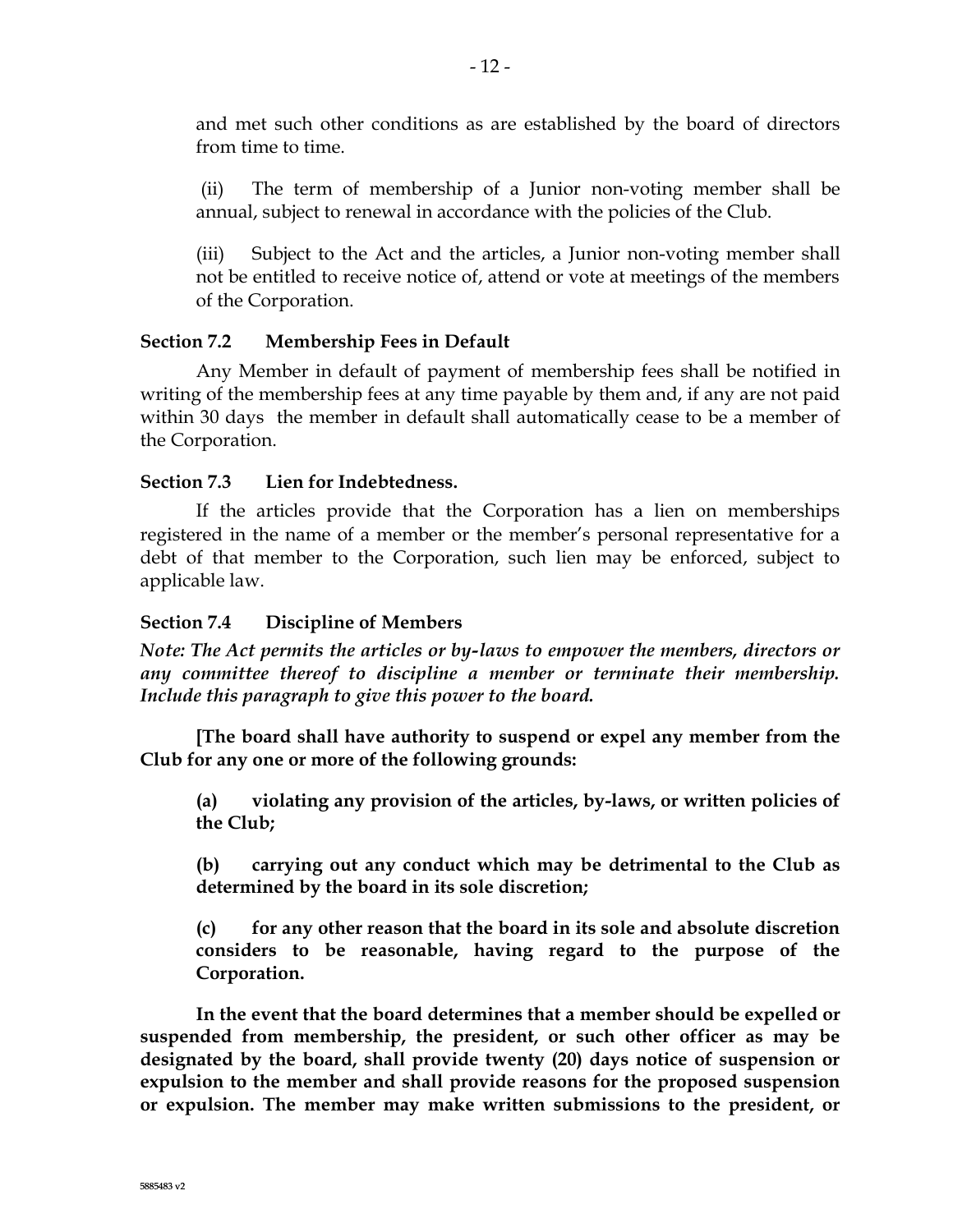**such other officer as may be designated by the board, in response to the notice received within such twenty (20) day period. In the event that no written submissions are received by the president, the president, or such other officer as may be designated by the board, may proceed to notify the member that the member is suspended or expelled from membership in the Corporation. If written submissions are received in accordance with this section, the board will consider such submissions in arriving at a final decision and shall notify the member concerning such final decision within a further twenty (20) days from the date of receipt of the submissions. The board's decision shall be final and binding on the member, without any further right of appeal. In the event the member involved is a Junior non-voting member, such notices shall be given to and submissions accepted from the parent(s) or other legal guardian of such Junior non-voting** 

# **member. ]**

## **ARTICLE 8 MEETINGS OF MEMBERS**

# **Section 8.1 Calling Annual and Special Meetings.**

*Note: The NPCA provides that directors of a corporation may call annual and special meetings of members. If the directors wish to delegate their power to call meetings of members to certain officers, this section should be included. The default rule under the Act requires 5% of the member voting rights in order to requisition a meeting. The by-laws may provide for a lower percentage - include the second part of this paragraph only if you wish to do so (otherwise, it is not necessary to restate the Act).* 

Any two or more of the directors and each of the chair of the board, the president and the secretary have the power to call annual meetings of members and special meetings of members. Annual meetings of members and special meetings of members will be held on the date and at the time and place in Canada as the person(s) calling the meeting determine. The directors shall also call a special meeting of members in accordance with the Act on written requisition of members carrying not less than **[ 5 ]** percent of the votes that may be cast at a meeting. If the directors do not call a meeting within twenty-one (21) days of receiving the requisition, any member who signed the requisition may call the meeting.

# **Section 8.2 Electronic Meetings.**

*Note: The NPCA provides that the directors or members calling a meeting of members may determine that the meeting shall be held entirely by means of telephone, electronic, or other communication facility if the by-laws provide so. This section should be included to provide the most flexibility for the Corporation.*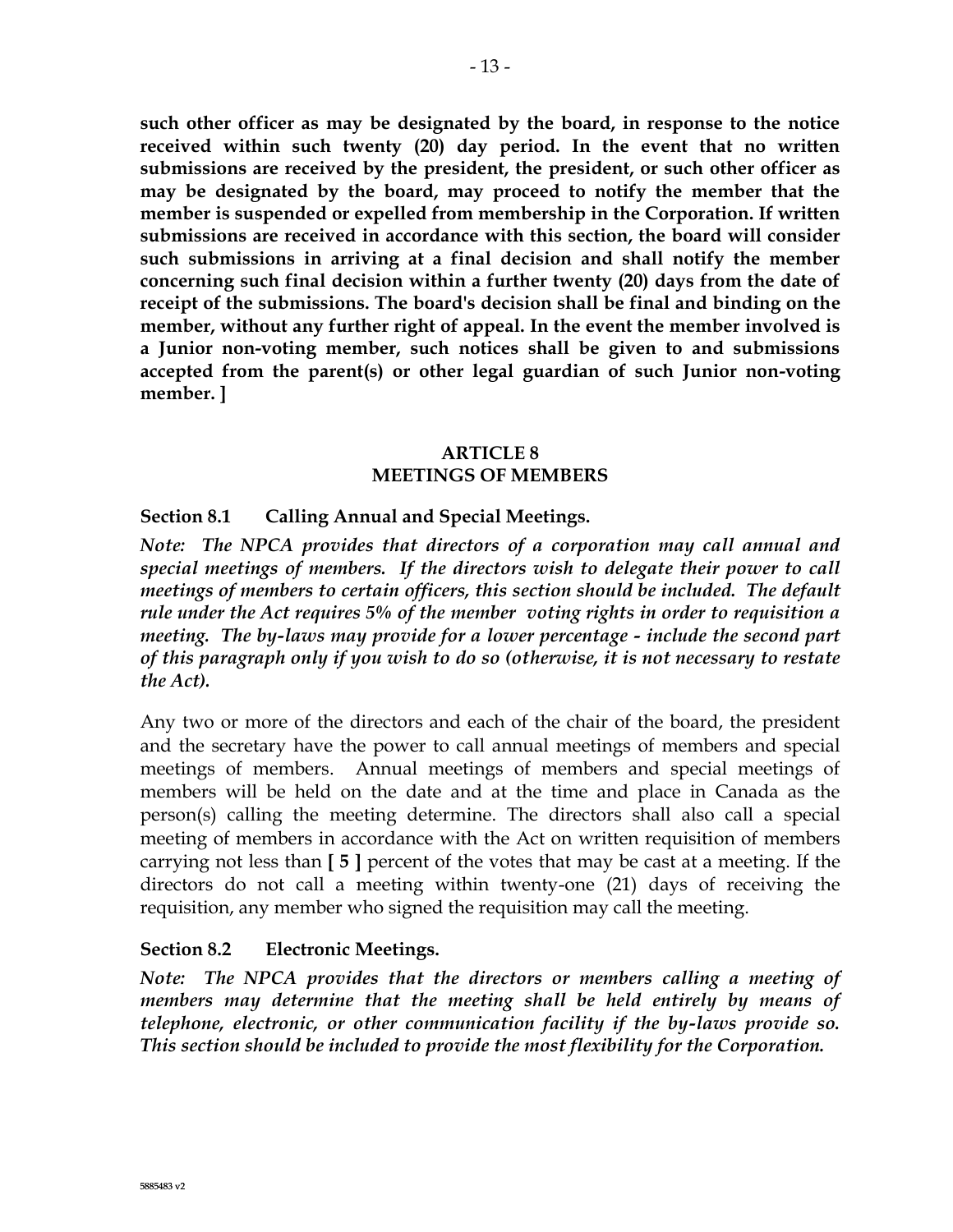Meetings of members may be held entirely by means of telephonic, electronic or other communications facility that permits all participants to communicate adequately with each other during the meeting. The directors may establish procedures regarding the holding of meetings of members by such means.

# <span id="page-13-0"></span>**Section 8.3 Notice of Meetings.**

*Note: The NPCA provides that the corporation shall give notice of the time and place of the meeting in accordance with the by-laws and the regulations. The provisions of the by-laws respecting the giving of notice must comply with the prescribed requirements. If the by-laws are silent or do not comply with the prescribed requirements, notice shall be given to the members within the period of 21 to 60 days before the day the meeting is to be held. Choose one or more of the following means of giving notice i) by mail, courier or personal delivery, ii) by electronic means, iii) by notice affixed to a notice board, iv) by notice published in a newspaper (where there are more than 250 members). Not that where the by-laws permit notice to be sent by electronic means, the by-laws must also provide an alternative non-electronic means of notice to be used upon request of a member.* 

# *Option 1 (Notice sent by mail or electronic means.)*

Notice of the time and place of a meeting of members shall be given to each member entitled to vote at the meeting by the following means:

(a) by mail, courier or personal delivery to each member entitled to vote at the meeting, during a period of 21 to 60 days before the day on which the meeting is to be held; or

(b) by telephonic, electronic or other communication facility to each member entitled to vote at the meeting, during a period of 21 to 35 days before the day on which the meeting is to be held.

# *OR Option 2 (Notice sent by electronic means unless requested.)*

Notice of the time and place of a meeting of members shall be given to each member entitled to vote at the meeting by telephonic, electronic or other communication facility to each member entitled to vote at the meeting, during a period of 21 to 35 days before the day on which the meeting is to be held. If a member requests that the notice be given by non-electronic means, the notice will be sent by mail, courier or personal delivery.

# *OR Option 3 (Notice affixed to a notice board.)*

Notice of the time and place of a meeting of members shall be given to each member entitled to vote at the meeting by affixing the notice, no later than 30 days before the day on which the meeting is to be held, to a notice board on which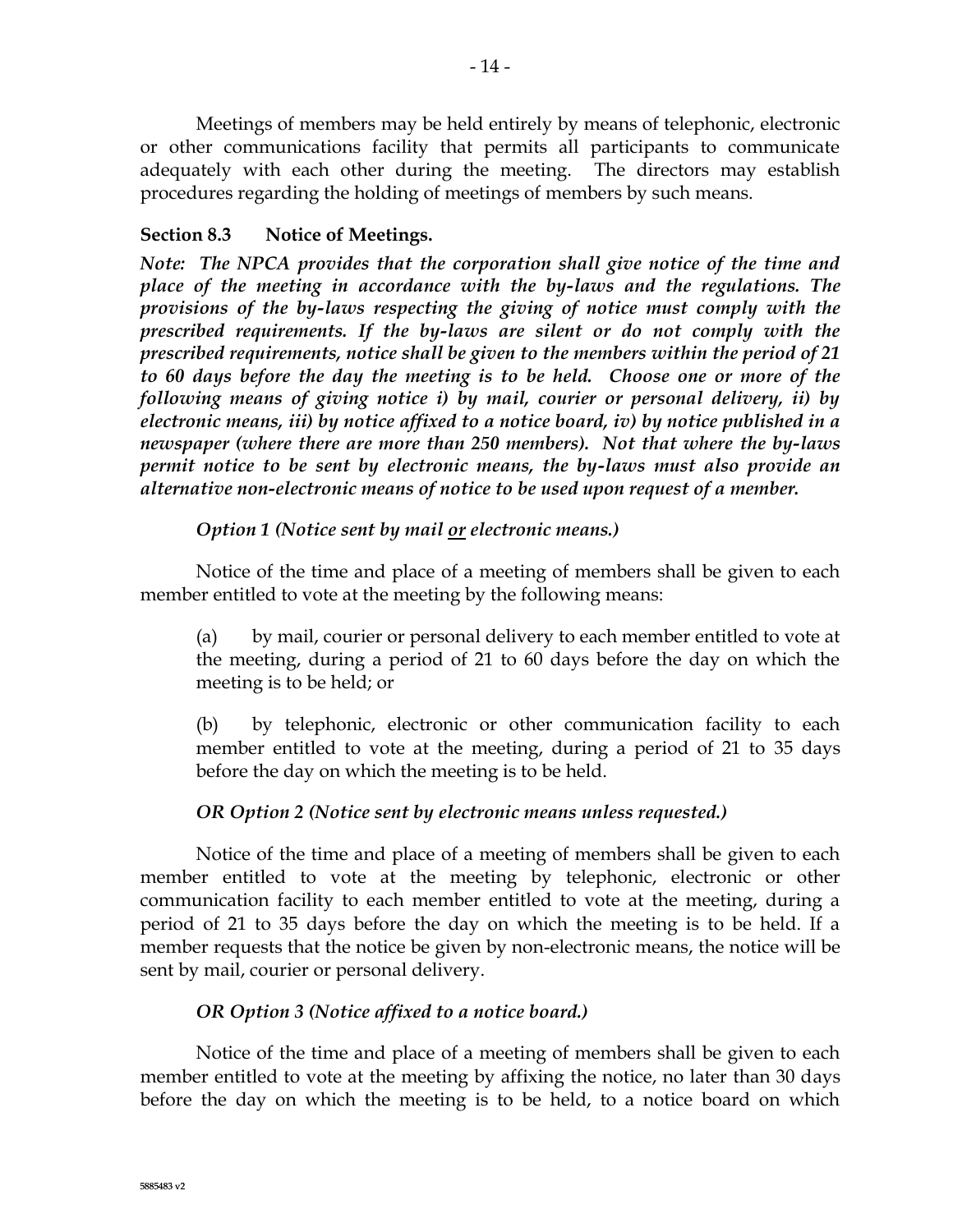information respecting the Corporation's activities is regularly posted and that is located in the main facilities or club house of the Corporation.

# *OR Option 4 (Notice sent by mail or published in a newspaper- more than 250 members only.)*

Notice of the time and place of a meeting of members shall be given to each member entitled to vote at the meeting by the following means:

# (a) by publication

(i) at least once in each of the three weeks immediately before the day on which the meeting is to be held in one or more newspapers circulated in the municipalities in which the majority of the members of the Corporation reside as shown by their addresses in the register of members, or

(ii) at least once in a publication of the Corporation that is sent to all its members, during a period of 21 to 60 days before the day on which the meeting is to be held; or

(b) by mail, courier or personal delivery to each member entitled to vote at the meeting, during a period of 21 to 60 days before the day on which the meeting is to be held.

The accidental omission to give notice of any meeting of members to, or the non-receipt of any notice by, any person, or any error in any notice not affecting the substance of the notice, does not invalidate any resolution passed or any action taken at the meeting.

# **Section 8.4 Waiver of Notice.**

A member, a proxyholder, a director or the public accountant and any other person entitled to attend a meeting of members may waive notice of a meeting of members, any irregularity in a notice of meeting of members or any irregularity in a meeting of members. Such waiver may be waived in any manner and may be given at any time either before or after the meeting to which the waiver relates. Waiver of any notice of a meeting of members cures any irregularity in the notice, any default in the giving of the notice and any default in the timeliness of the notice.

# **Section 8.5 Representatives.**

A representative of a member that is a body corporate or an association will be recognized if (i) a certified copy of the resolution of the directors or governing body of the body corporate or association, or a certified copy of an extract from the by-laws of the body corporate or association, authorizing the representative to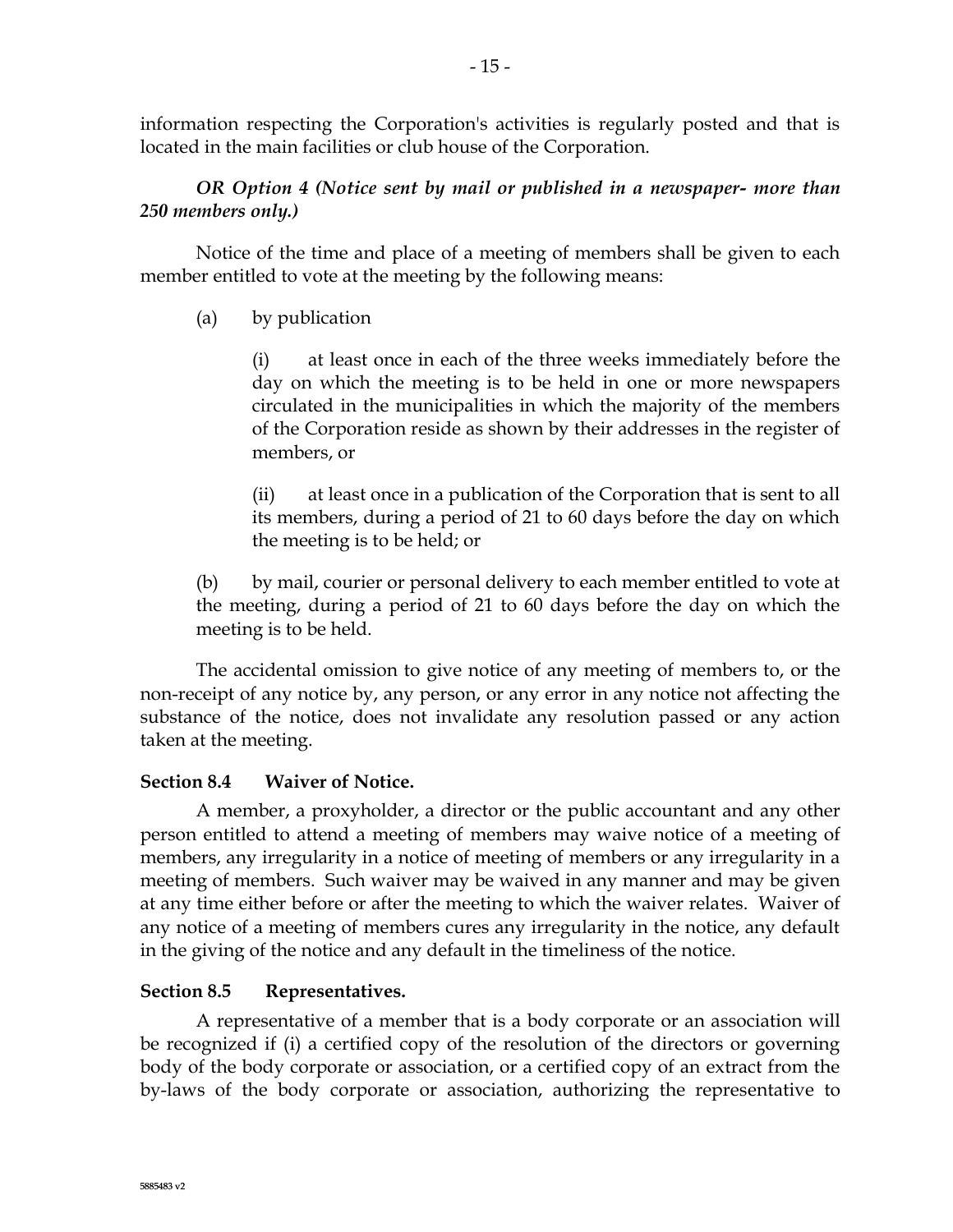represent the body corporate or association is deposited with the Corporation, or (ii) the authorization of the representative is established in another manner that is satisfactory to the corporate secretary or the chair of the meeting.

# **Section 8.6 Persons Entitled to be Present.**

The only persons entitled to be present at a meeting of members are those persons entitled to vote at the meeting, the directors, the officers, the public accountant of the Corporation and others who, although not entitled to vote, are entitled or required under any provision of the Act or the articles or this by-law to be present at the meeting. Any other person may be admitted with the consent of the chair of the meeting or the persons present who are entitled to vote at the meeting.

# **OR (if meetings open to the public)**

Members, non-members, directors, officers and the public accountant of the Corporation are entitled to be present at a meeting of members. However, only those members entitled to vote at the members' meeting according to the provisions of the Act, articles and this by-law are entitled to cast a vote at the meeting.

## **Section 8.7 Quorum.**

*Note: The NPCA provides that quorum for a members meeting is a majority of the members entitled to vote at the meeting. This can be changed by the by-laws. The following is a possible alternative to consider. The use of proxies should be consistent with the absentee voting provisions below.*

A quorum of members is present at a meeting of members if not less than  $\bullet\%$ **[e.g. 20%]** of the members entitled to vote at the meeting are present in person or represented by proxy or otherwise represented as contemplated by Section 8.8.

### <span id="page-15-0"></span>**Section 8.8 Absentee Voting at Members' Meetings.**

*Note: The by-laws of a corporation may include any of the prescribed methods of voting by members not in attendance at a meeting. Include one or more of the following options.*

### *Option 1 (By mail-in ballot.)*

Pursuant to the Act, a member entitled to vote at a meeting of members may vote by mailed-in ballot if the Corporation has a system that:

(a) enables the votes to be gathered in a manner that permits their subsequent verification, and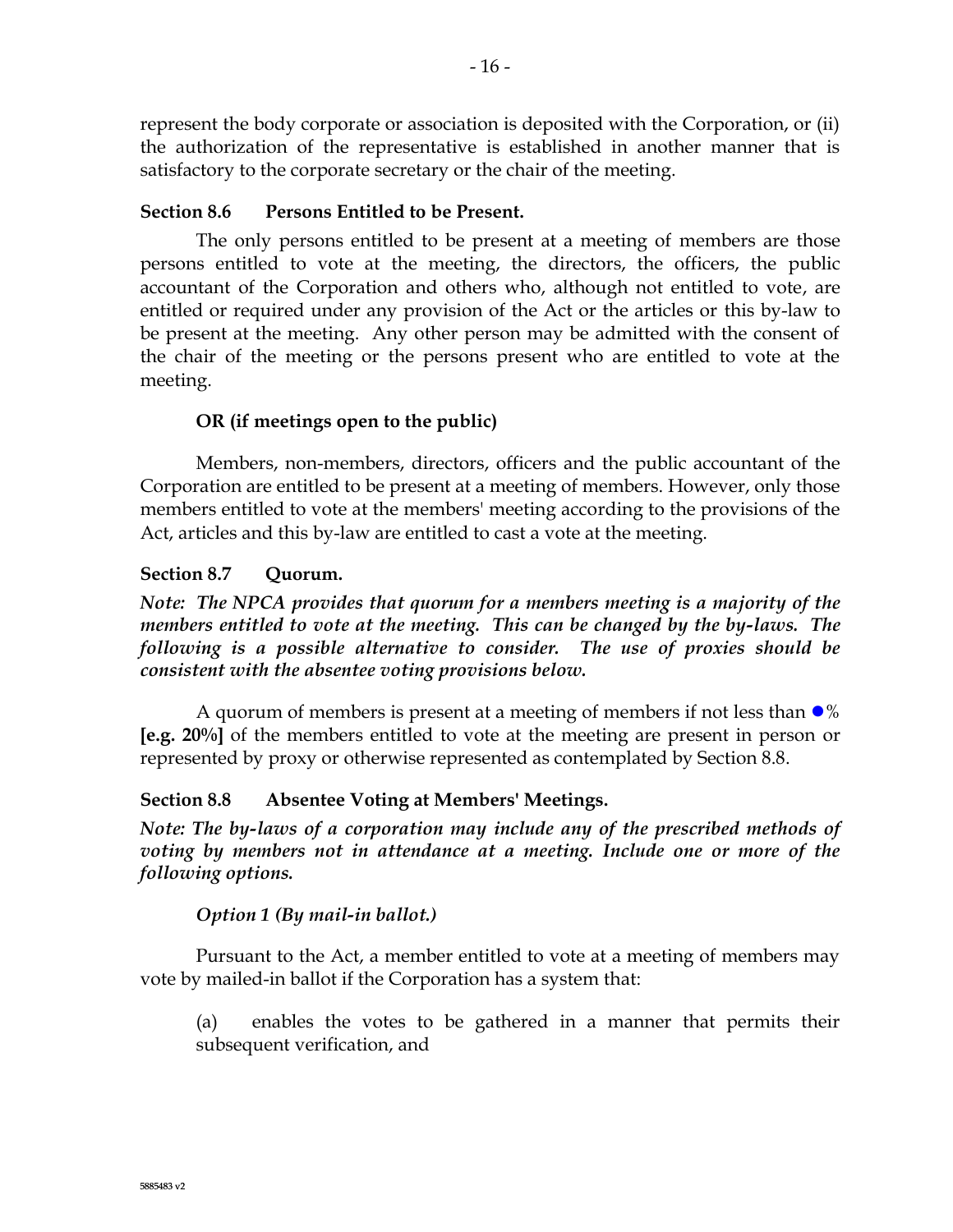(b) permits the tallied votes to be presented to the Corporation without it being possible for the Corporation to identify how each member voted.

## *Option 2 (By electronic ballot.)*

Pursuant to the Act, a member entitled to vote at a meeting of members may vote by means of a telephonic, electronic or other communication facility if the Corporation has a system that:

(a) enables the votes to be gathered in a manner that permits their subsequent verification, and

(b) permits the tallied votes to be presented to the Corporation without it being possible for the Corporation to identify how each member voted.

## *Option 3 (By mail-in or electronic ballot.)*

Pursuant to the Act, a member entitled to vote at a meeting of members may vote by mailed-in ballot or by means of a telephonic, electronic or other communication facility if the Corporation has a system that:

(a) enables the votes to be gathered in a manner that permits their subsequent verification, and

(b) permits the tallied votes to be presented to the Corporation without it being possible for the Corporation to identify how each member voted.

# *Option 4 (By proxy)*

Pursuant the Act, a member entitled to vote at a meeting of members may vote by proxy by appointing in writing a proxyholder, and one or more alternate proxyholders, who are not required to be members, to attend and act at the meeting in the manner and to the extent authorized by the proxy and with the authority conferred by it. A proxy shall comply with the applicable requirements of the Act and other applicable law and may be in such form as the directors may approve from time to time or such other form as may be acceptable to the chair of the meeting at which the instrument of proxy is to be used. A proxy will be acted on only if it is deposited with the Corporation or its agent prior to the time specified in the notice calling the meeting at which the proxy is to be used or it is deposited with the corporate secretary, a scrutineer, if appointed, or the chair of the meeting or any adjournment of the meeting prior to the time of voting.

### <span id="page-16-0"></span>**Section 8.9 Chair, Secretary and Scrutineers.**

The chair of any meeting of members is the first mentioned of the following officers that is present at the meeting: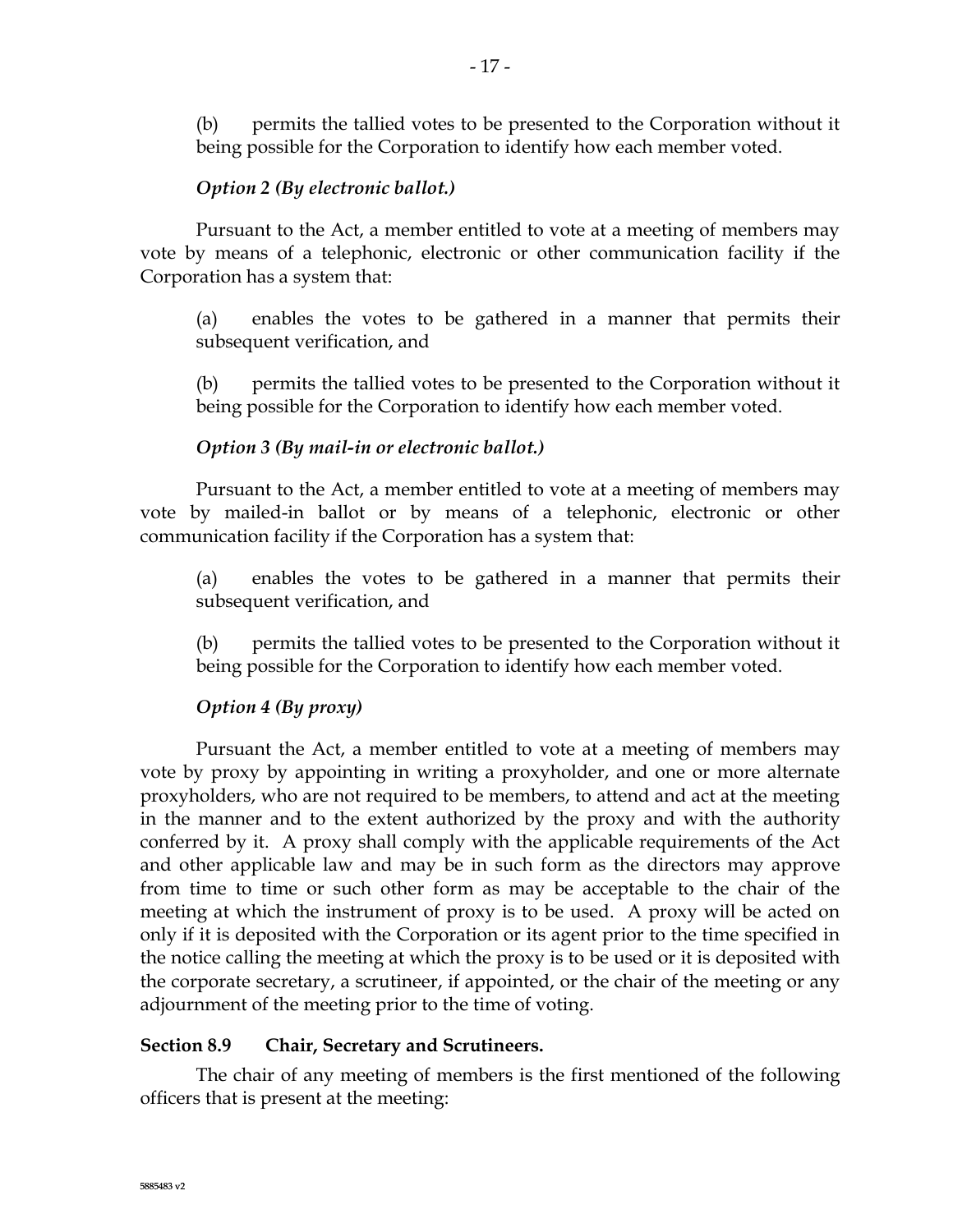- (a) the chair of the board;
- (b) the president; or
- (c) a vice-president (in order of corporate seniority).

If no such person is present at the meeting, the persons present who are entitled to vote shall choose a director who is present, or a member who is present, to chair the meeting.

The corporate secretary, if any, will act as secretary at meetings of members. If a corporate secretary has not been appointed or the corporate secretary is absent, the chair of the meeting will appoint a person, who need not be a member, to act as secretary of the meeting.

If desired, the chair of the meeting may appoint one or more persons, who need not be members, to act as scrutineers at any meeting of members. If appointed, the scrutineers will assist in determining the number of members entitled to vote who are present at the meeting and the existence of a quorum. The scrutineers will also receive, count and tabulate ballots and assist in determining the result of a vote by ballot, and do such acts as are necessary to conduct the vote in an equitable manner. The decision of the scrutineers ( or a majority thereof) shall be conclusive and binding upon the meeting and a declaration or certificate of the scrutineers will be conclusive evidence of the facts declared or stated in it.

### **Section 8.10 Procedure.**

The chair of a meeting of members will conduct the meeting and determine the procedure to be followed at the meeting. The chair's decision on all matters or things, including any questions regarding the validity or invalidity of a form of proxy or other instrument appointing a proxy, shall be conclusive and binding upon the meeting of members.

#### **Section 8.11 Manner of Voting.**

Subject to the Act and other applicable law, any question at a meeting of members shall be decided by a show of hands, unless a ballot on the question is required or demanded. Subject to the Act and other applicable law, the chair of the meeting may require a ballot or any person who is present and entitled to vote may demand a ballot on any question at a meeting of members. The requirement or demand for a ballot may be made either before or after any vote on the question by a show of hands. A ballot will be taken in the manner the chair of the meeting directs. A requirement or demand for a ballot may be withdrawn at any time prior to the taking of the ballot. The result of such ballot shall be the decision of the members upon the question.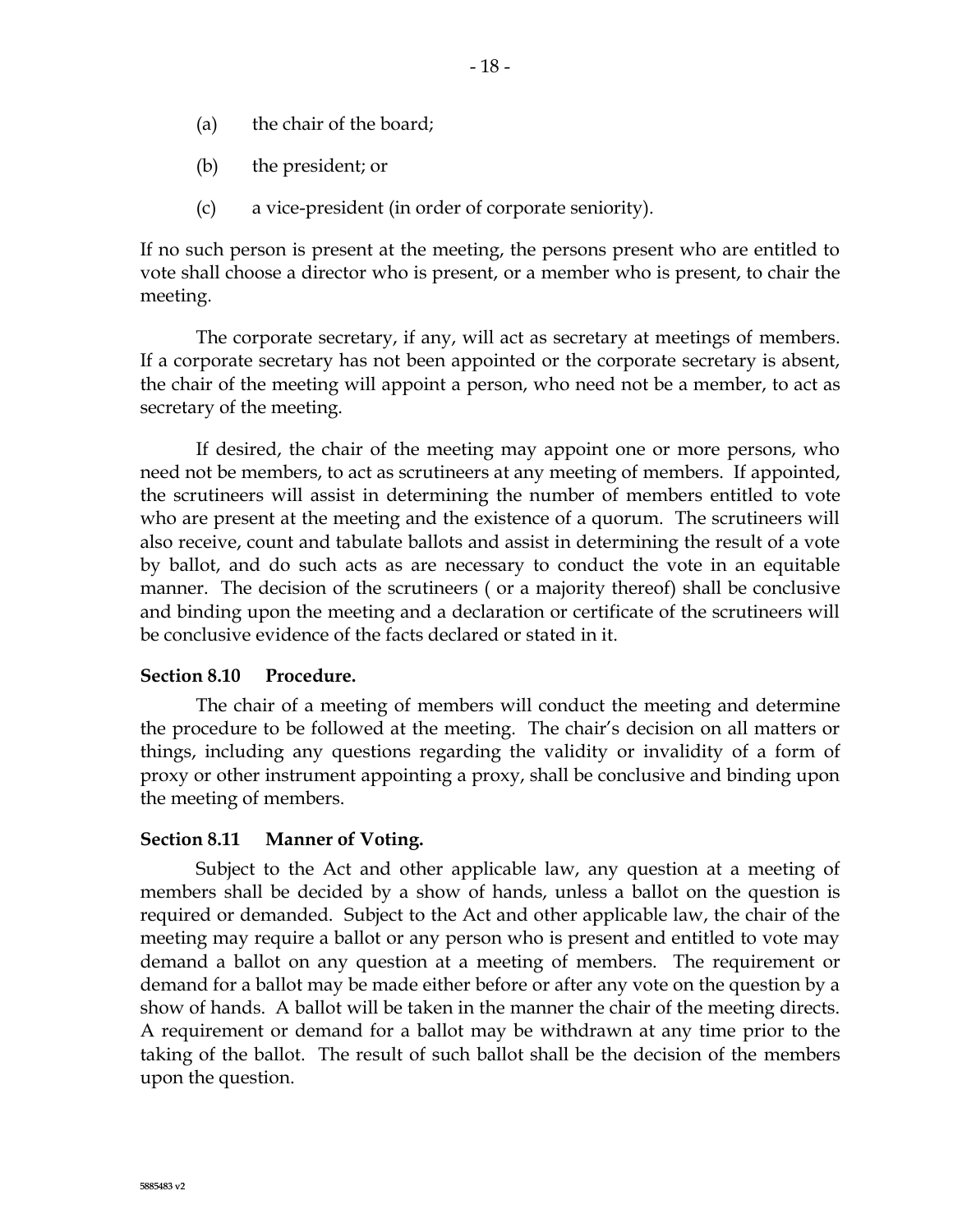In the case of a vote by a show of hands, each person present who is entitled to vote has one vote. If a ballot is taken, each person present who is entitled to vote is entitled to the number of votes in accordance with the class or group of membership which such person is entitled to vote at the meeting.

#### **Section 8.12 Votes to Govern.**

*Note: The second sentence of this section addresses whether the chair of the meeting has a deciding vote in the case where there is an equality of votes.*

Any question at a meeting of members shall be decided by a majority of the votes cast on the question unless the articles, the by-laws, the Act or other applicable law requires otherwise. In case of an equality of votes either when the vote is by a show of hands or when the vote is by a ballot, the chair of the meeting **is not** entitled to a second or casting vote.

#### **Section 8.13 Adjournment.**

The chair of any meeting of members may, with the consent of the persons present who are entitled to vote at the meeting, adjourn the meeting from time to time and place to place, subject to such conditions as such persons may decide. Any adjourned meeting is duly constituted if held in accordance with the terms of the adjournment and a quorum is present at the adjourned meeting. Any business may be considered and transacted at any adjourned meeting which might have been considered and transacted at the original meeting of members.

### **ARTICLE 9 MISCELLANEOUS**

#### **Section 9.1 Notices.**

Any notice, communication or document required to be given, delivered or sent by the Corporation to any director, officer, member or public accountant is sufficiently given, delivered or sent if delivered personally, or if delivered to the person's recorded address, or if mailed to the person at the person's recorded address by prepaid mail, or if otherwise communicated by electronic means permitted by the Act. The directors may establish procedures to give, deliver or send a notice, communication or document to any director, officer, member or public accountant by any means of communication permitted by the Act or other applicable law. In addition, any notice, communication or document may be delivered by the Corporation in the form of an electronic document.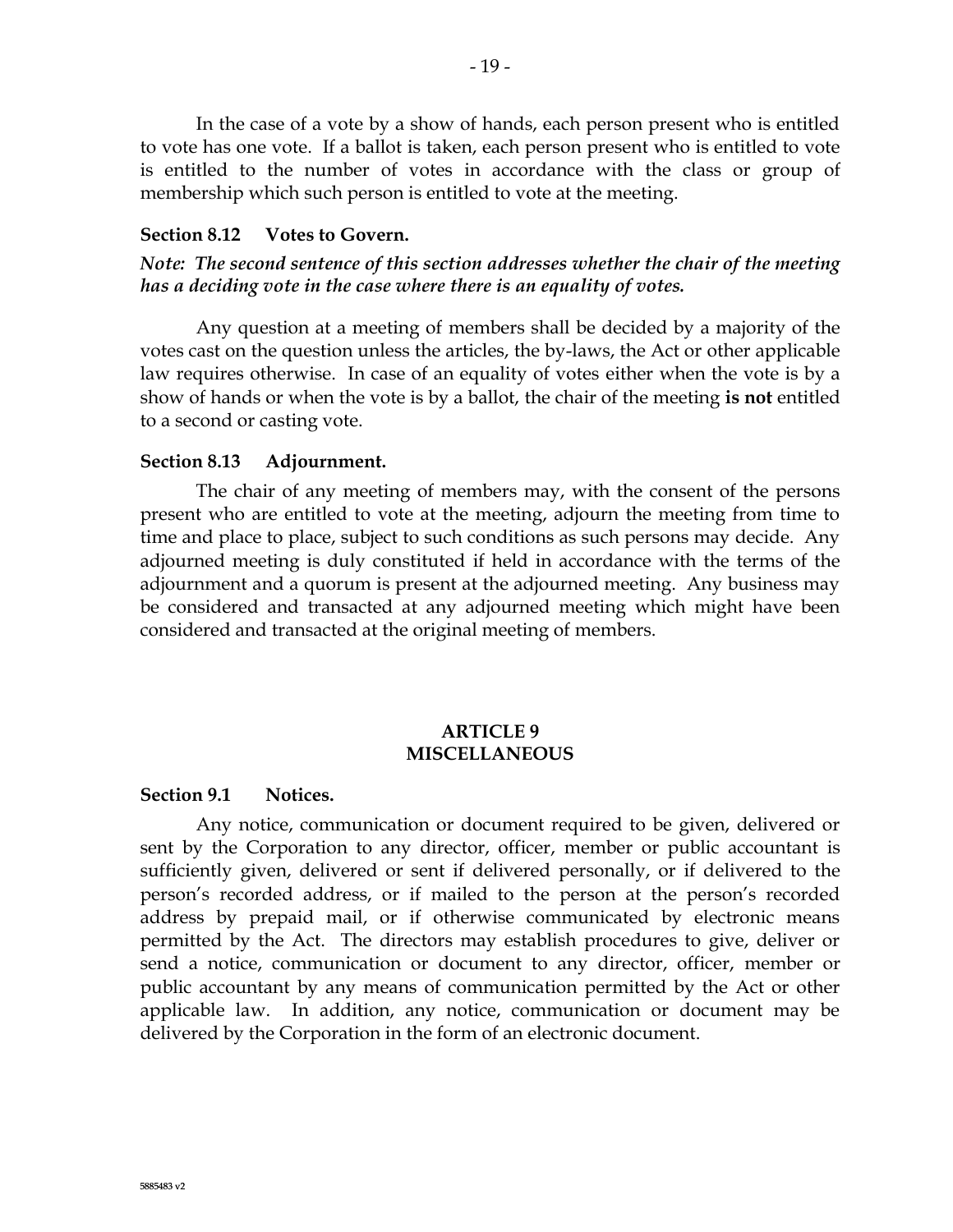#### **Section 9.2 Computation of Time.**

In computing the date when notice must be given when a specified number of days' notice of any meeting or other event is required, the date of giving the notice is excluded and the date of the meeting or other event is included.

#### **Section 9.3 Amendment.**

*Note: The Act requires a special resolution of the members to amend any provisions of the articles and certain provisions of the by-laws (i.e. relating to conditions for membership, rights and conditions of any class or group, transfer of memberships, notice of members' meetings, absentee voting at members' meetings).* 

In accordance with the Act, a special resolution of the members is required to make any amendment to **[Section](#page-9-1) 7.1, [Section](#page-13-0) 8.3 or [Section](#page-15-0) 8.8** of this by-law.

#### **ARTICLE 10 EFFECTIVE DATE**

#### **Section 10.1 Effective Date.**

This by-law comes into force when made by the directors in accordance with the Act.

#### **Section 10.2 Repeal.**

*Note: If this by-law is used for a new corporation, delete this section. This repeal section is only required for an existing corporation upon a continuance under the NPCA or if a new general by-law is to be adopted for an existing corporation.*

All previous by-laws of the Corporation **[, except By-law No. •** - Borrowing, **]** are repealed as of the coming into force of this by-law. Such repeal does not affect the previous operation of any by-law so repealed or affect the validity of any act done or right, privilege, obligation or liability acquired or incurred under any such by-law prior to its repeal.

This by-law was made by resolution of the directors on **[month] [day]**, **[year]**.

Secretary

This by-law was confirmed by ordinary resolution of the members on **[month] [day]**, **[year]**.

**Secretary**